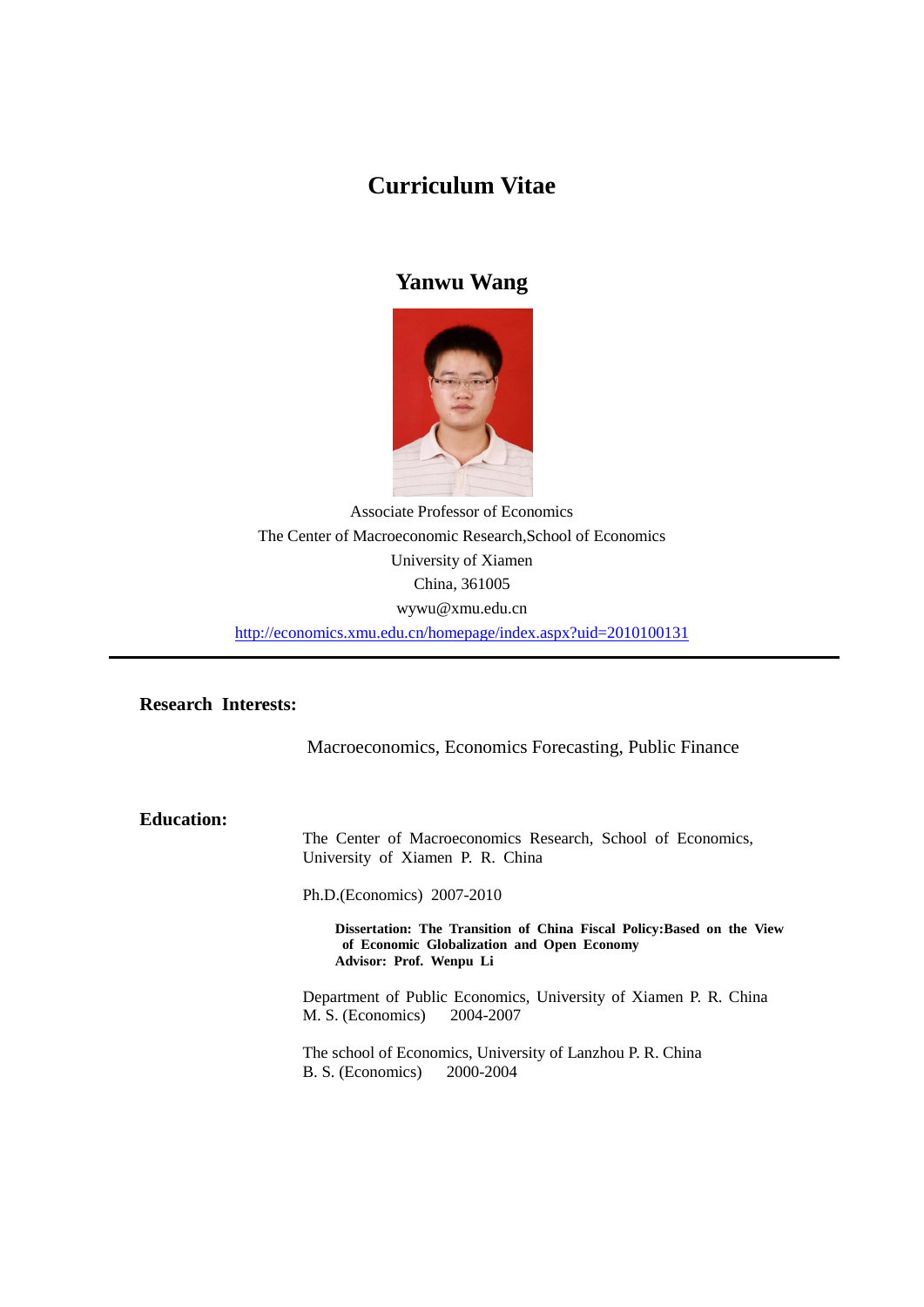#### **Academic Experience:**

| Associate Professor (with Tenure)                          | $2014$ - present |  |
|------------------------------------------------------------|------------------|--|
| <b>Assistant Professor</b>                                 | $2010 - 2014$    |  |
| The Center of Macroeconomic Research, School of Economics, |                  |  |
| Xiamen University.                                         |                  |  |

#### **Teaching Course:**

| Advanced Macroeconomics; Microeconomics; International |
|--------------------------------------------------------|
| Trade; Macroeconomic Policies Analysis                 |

#### **Funding:**

1.Sub-project Leader, "*The measure and prospect of China's potential economic growth*", supported by Research of philosophy and social science from Ministry of education, China,2015. 2.Project Leader,"*The default probability model of Marine fishing customers in Fujian province*", supported by Postal Savings Bank of China Fujian branch,2014. 3.Project Leader, *"Factor price distortion and the unbalance of Economic structure*", supported by National Social Sciences Youth Project,China,2013.

#### **Main Publications in English:**

1.Shengrong Lu and **Yanwu Wang**(Corresponding Author),*Convergence, Technological Interdependence and Spatial Externalities: A Spatial Dynamic Panel Data Analysis*, *Applied Economics*,2015,47(18)

2.WenpuLi,MingGong,ShengrongLu,**Yanwu Wang**, etal. *China's Macroeconomic Outlook, Quarterly Forecast and Analysis Report*, March 2015, Springer, 2015.

3.Wenpu Li,MingGong,ShengrongLu,**Yanwu Wang**, etal. *China's Macroeconomic Outlook, Quarterly Forecast and Analysis Report*, September 2014, Springer, 2015.

4.Wenpu Li,MinGong,ShengrongLu,**Yanwu Wang**, etal. *China's Macroeconomic Outlook, Quarterly Forecast and Analysis Report*, February 2014, Springer, 2014

5.Wenpu Li,**Yanwu Wang**,Min Gong, Yu Liu, etal. *China's Macroeconomic Outlook, Quarterly Forecast and Analysis Report,* August 2013, Springer, 2014

6.Wenpu Li,**YanwuWang**,Min Gong, Yu Liu, etal. *China's Macroeconomic Outlook, Quarterly Forecast and Analysis Report*, February 2013, Springer, 2013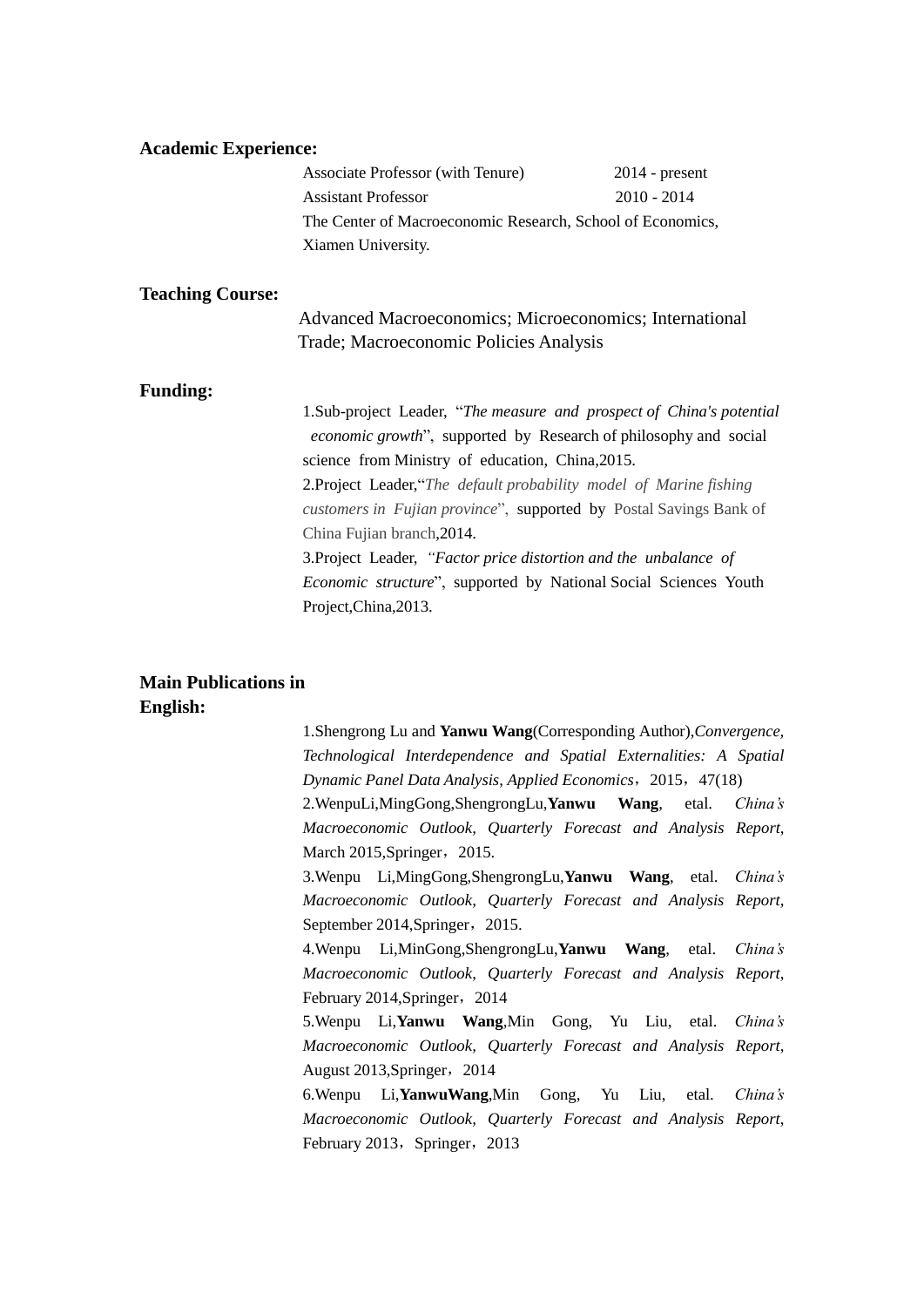### **Working papers in English:**

1.Yanwu Wang, *Understanding the Macroeconomic Effects of China's "Micro-Stimulus" Policies: Based on NKM with Productive Government Spending and Inventory, working paper,2016.*

# **Main Publications in**

## **Chinese:**

1.Yuhua Yan and **YanwuWang***.Research on the Consumption Tilt Effect of China`s Fiscal Expansion, Economic Issues in China,2016(1).* 严玉华、王燕武,中国财政扩张的消费倾斜效应研究,《中国经济问题》, *2016* 年第 *1* 期; 2.Yanwu Wang, *The Choice of Fiscal Policy to Expand Domestic Demand: Supply-ManagedFiscal Policies, Economic Science Press, 2014.*

王燕武,扩大内需的财政政策选择:供给管理型财政政策,经济科学出 版社,*2014* 年*.*

*3.*Yanwu Wang、Jing Li and Wenpu Li*, Agricultural FDI and Local Farmers' Income: based on Research of Agricultural* C*ooperation between Fujian and Taiwan, Journal of Economic Research and management,2014(6).* 王燕武、李静、李文溥,农业 *FDI* 与当地农民增收*——*基于闽台农业合 作的研究,《经济研究与管理》*2014* 年第 *6* 期*.*

*4.*Wenpu Li、Yanwu Wang and JianqingZheng*, The Trends* R*esearch be tween Labour Market Differentiation and Industrial Wage Gap*, *Journa l of Shandong University,2013(5).*

李文溥、王燕武、郑建清,劳动力市场分化与行业间工资差距变动趋势 研究,《山东大学学报》*2013* 年第 *5* 期*.*

*5.*Yanwu Wang、Wenpu Li andXiaojing Li*,Study on International Competitiveness of Chinese Manufacturing Industry based on Unit Labour Cost, Statistical Research,2011(10).*

王燕武、李文溥、李晓静*,基于单位劳动力成本的中国制造业国际竞争* 力研究*——*兼论劳工工资的上涨空间,《统计研究》*2011* 年第 *10* 期*.*

*6.*Yanwu Wang and JunhaiWang*, Supply or Demand? The Source of China's Economic Fluctuation based on New Keynesian Model.Journal of Nankai Economic Research,2011(1).*

王燕武、王俊海,中国经济波动来源于供给还是需求*——*基于新凯恩斯 模型的研究,《南开经济研究》*2011* 年第 *1* 期*.*

*7.*Yanwu Wang and Junhai Wang*, Theoretical and Empirical Analysis of Local Government Behaviors and Industrial* S*tructure Convergence.Journal of Nankai Economic Research,2009(4).*

王燕武、王俊海,地方政府行为与地区产业结构趋同的理论与实证分析, 《南开经济研究》2009 年第 4 期.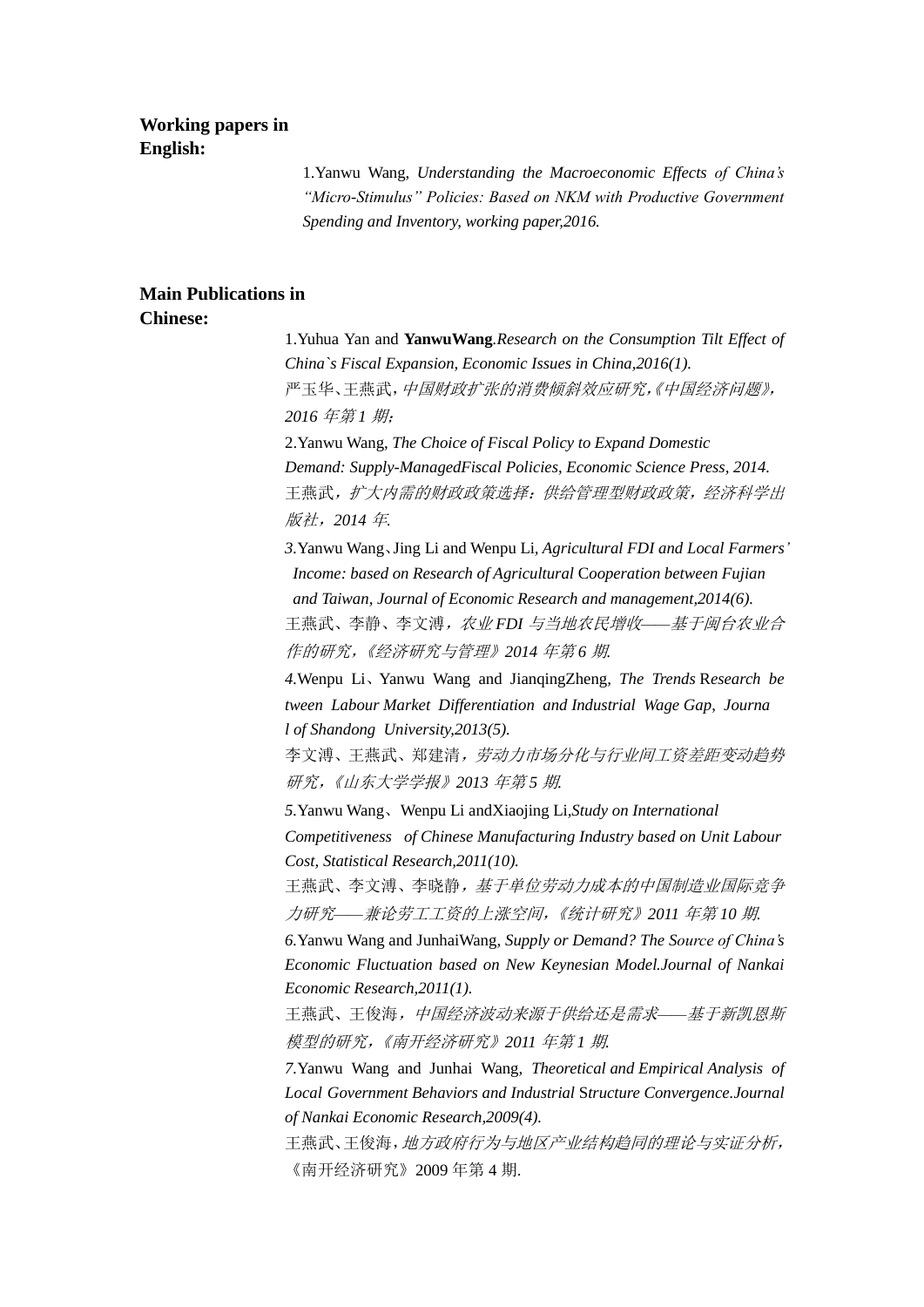# **Working papers in**

**Chinese:**

1.YanwuWang,*Inventory Investment:the Buffer or Accelerator to Economic Fluctuation? Based on NKM with Inventory, workingpaper,2015.* 王燕武,存货投资:经济波动的缓冲器*,*抑或放大器?基于带存货的新 凯恩斯模型研究*,*工作论文,*2015.*

2.Yanwu Wang、Huakun Wu, *The Puzzle of Under-agglomeration of the Service Industry in China: Empirical Research Based on EG Index, workingpaper,2015.*

王燕武、吴华坤,中国服务业城市低聚集之谜:基于 *EG* 指数的经验研 究,工作论文,*2015* 年*.*

*3.*Yanwu Wang*, China's Economic Reform under the Upgrade of demand structure, workingpaper,2015.*

王燕武,需求结构升级背景下中国经济改革,工作论文,*2015.*

*4.* Yanwu Wang, *Is direct tax better to promote household consumption?*— —*View from China, workingpaper,2015.*

王燕武,提高直接税有利于促进居民消费吗?——中国经验的检验,工 作论文,*2015.*

#### **Team Work:**

My team and I built and developed the China Quarterly Macroeconomic Model(CQMM) in 2005. It is a demand-driven structural model for short-term forecasting and policy simulation.It was first put into operation in the August of 2006.And so far, CQMM has been running for ten years.

Efforts have been made to take into account the special features of China's transitional economy in all the behavioral equations. The latest CQMM model has 27 equations, 38 endogenous variables and 25 exogenous variable, including five blocks: consumption, investment, foreign trade, price indices and macro-policies. We release the main indicators of China's economic forecast twice a year. Based on this model, we have achieved fruitful results.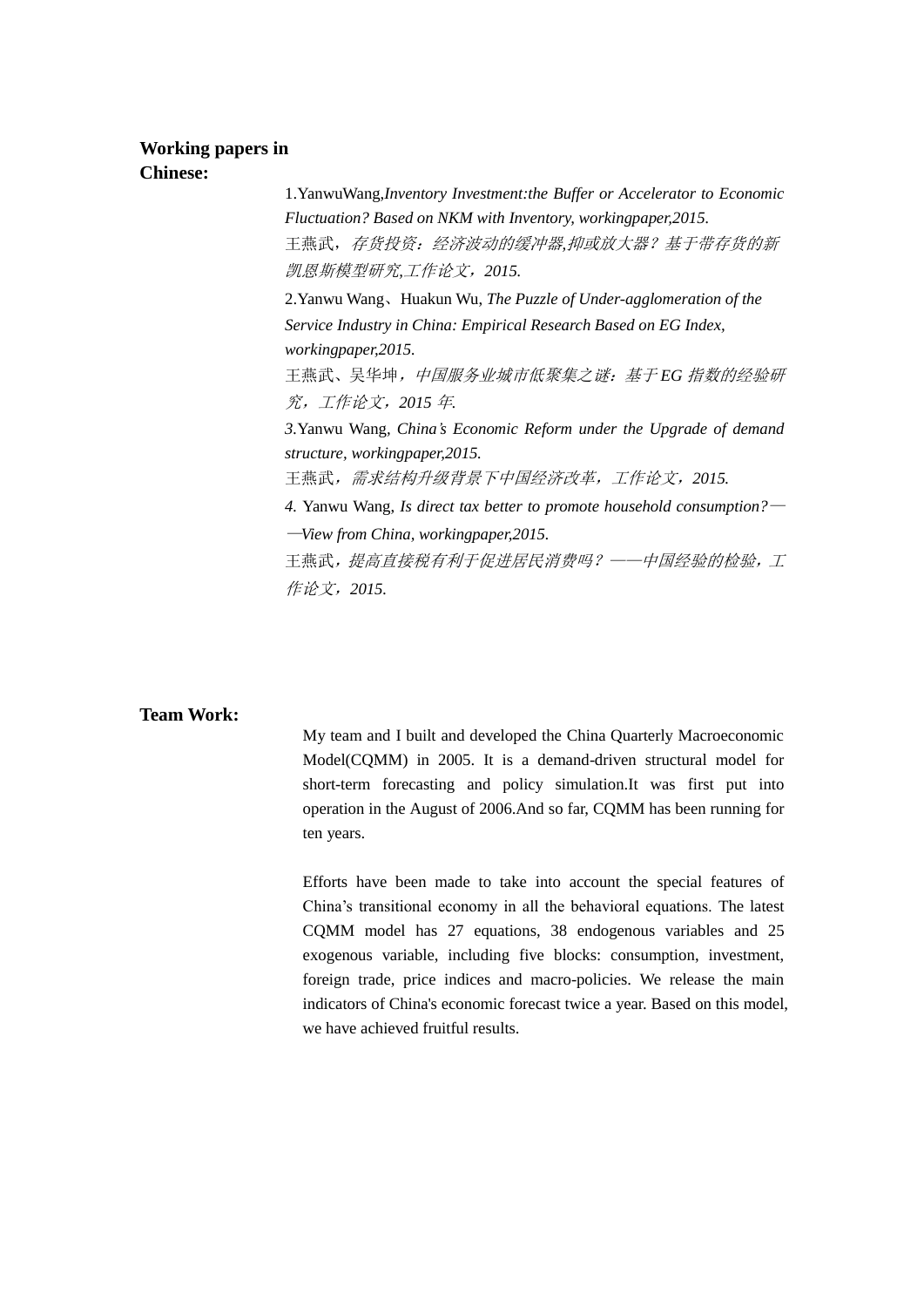### **Faculty of CMR and CQMM Team:**



#### **Main Publications:**

| <b>Center for Macroeconomic Research</b><br>of Xiamen University<br>China's<br>Macroeconomic<br><b>Outlook</b><br><b>Quarterly Forecast and Analysis<br/>Report, September 2012</b><br><b>2</b> Springer                                                              | <b>Center for Macroeconomic</b><br><b>Research of Xiamen University</b><br>China's<br>Macroeconomic<br><b>Outlook</b><br>Quarterly Forecast and Analysis Report,<br>February 2013<br><b>2</b> Springer                                                          | s<br><b>ARRIVE</b>                                                                                                                                                                                                                     |
|-----------------------------------------------------------------------------------------------------------------------------------------------------------------------------------------------------------------------------------------------------------------------|-----------------------------------------------------------------------------------------------------------------------------------------------------------------------------------------------------------------------------------------------------------------|----------------------------------------------------------------------------------------------------------------------------------------------------------------------------------------------------------------------------------------|
| <b>Current Chinese Economic Report Series</b><br><b>Center for Macroeconomic Research of</b><br><b>Xiamen University</b><br>China's<br>Macroeconomic<br><b>Outlook</b><br><b>Quarterly Forecast and Analysis Report,</b><br>August 2013<br>$\mathcal{D}$ Springer     | <b>Current Chinese Economic Report Series</b><br><b>Center for Macroeconomic Research</b><br>of Xiamen University<br>China's<br>Macroeconomic<br><b>Outlook</b><br><b>Quarterly Forecast and Analysis Report,</b><br>September 2014<br><b><i> </i></b> Springer | 海峡西岸发展研究论集<br>转型与发展。<br>温快而逆发展研究论<br>$\frac{11.4/424.8.8}{200}$<br>$-$ ETHEREES<br><b>LAIRING</b><br>公海峡西洋中心城市建设、<br><b>ASENSINE</b><br>一年工工会、企业的<br>上記す<br>$\frac{1}{2} \frac{1}{16} \frac{1}{3} \frac{1}{6} \frac{1}{6}$<br>27大学宏观研究 |
| <b>Current Chinese Economic Report Series</b><br><b>Center for Macroeconomic</b><br><b>Research of Xiamen University</b><br>China's<br>Macroeconomic<br><b>Outlook</b><br><b>Quarterly Forecast and Analysis Report,</b><br><b>February 2014</b><br><b>2</b> Springer | orrent Chinese Economic Report Series<br><b>Center for Macroeconomic</b><br><b>Research of Xiamen University</b><br>China's<br><b>Macroeconomic</b><br><b>Outlook</b><br><b>Quarterly Forecast and Analysis Report,<br/>March 2015</b><br><b>2</b> Springer     | 一群技能在联邦海运体<br><b>Smithstand Pas</b><br>anx/x<br>$10^{12}$<br>Bernauen                                                                                                                                                                  |